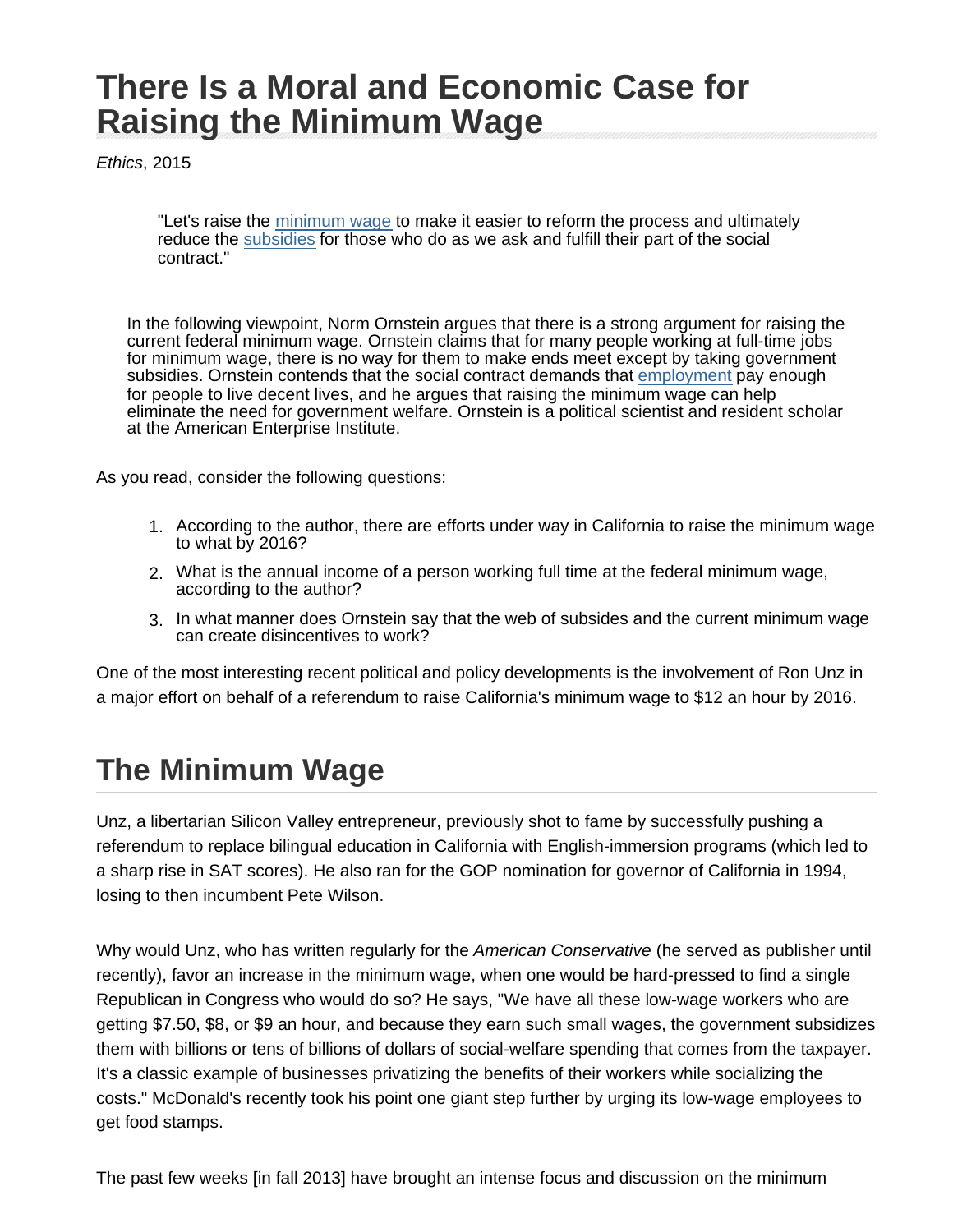wage, at the national as well as local and state levels. Rep. George Miller, D-Calif., and Sen. Tom Harkin, D-Iowa, both longtime champions of increasing the minimum wage, have a bill to raise it nationally to \$10.10—still leaving the earning power lower than it was in 1968 when the minimum wage was \$1.60. In New Jersey, a proposition to raise the state minimum wage to \$8.25 and index it to [inflation](#) passed handily over the opposition of Gov. Chris Christie. Indeed, 19 states have higher minimum wages than the national one of \$7.25 an hour (nine states have either a lower rate than the national figure or no minimum at all). In Washington State, a local referendum in the community of SeaTac, home of the Seattle airport, to raise the minimum wage to \$15 passed narrowly over the intense opposition of the business community. We now have a body of research by top-flight economists showing that an increase in the minimum wage does not reduce employment or significantly hinder the economy.

The recent focus is in part because of some clear realities in the contemporary, sluggish American economy. One is that where jobs exist, they tend to be at the lower end of the scale. A second is that no one with a family working full time at the minimum wage can possibly survive without major assistance. Keep in mind that if one works 40 hours a week, 52 weeks a year at \$7.25 an hour, that means an annual income of \$15,080—assuming no time off and no sick days. Can any of us imagine trying to house, clothe, and feed a family—while paying for transportation to work, health insurance, and other necessities of life, much less going to an occasional movie—on \$15,080 a year, or \$13,926 after FICA [Federal Insurance Contributions Act] deductions? Imagine paying market rates for rent in the D.C. area, where a tiny apartment might take up two-thirds of the income, and require an hour or longer commute to get into the city, with subway costs taking up an additional 10 percent or more. Not much left for food or other necessities, even with a zero income tax rate. Imagine if you need child care!

## **The Web of Subsidies**

Here is the infamous Mitt Romney quote from the 2012 campaign: "There are 47 percent of the people who will vote for the president no matter what. All right, there are 47 percent who are with him, who are dependent upon government, who believe that they are victims, who believe the government has a responsibility to care for them, who believe that they are entitled to health care, to food, to [housing](#), to you name it—that that's an entitlement. And the government should give it to them. And they will vote for this president no matter what.... These are people who pay no income tax.... [M]y job is not to worry about those people. I'll never convince them they should take personal responsibility and care for their lives." That 47 percent includes those working at or near the minimum wage.

Whether or not most of those who work 40 hours a week at the minimum wage or near it and are supporting families believe that they are entitled to food and housing, the fact is that they are doing what we have long believed was fulfilling our basic social contract—work hard, be productive, and you and your family can live a decent life with a place to live, food on the table, clothes on your backs, and other necessities. In the past, Republicans thought that the market ought to set wages, and that a combination of government devices—including the earned-income tax credit [EITC], housing subsidies, food stamps, Medicaid, and other social-welfare programs—could fill in the gaps to make that social contract work, while also trying to remove disincentives from work via welfare reform. There is not only a continuing belief in some quarters that markets should set wages, but strenuous efforts to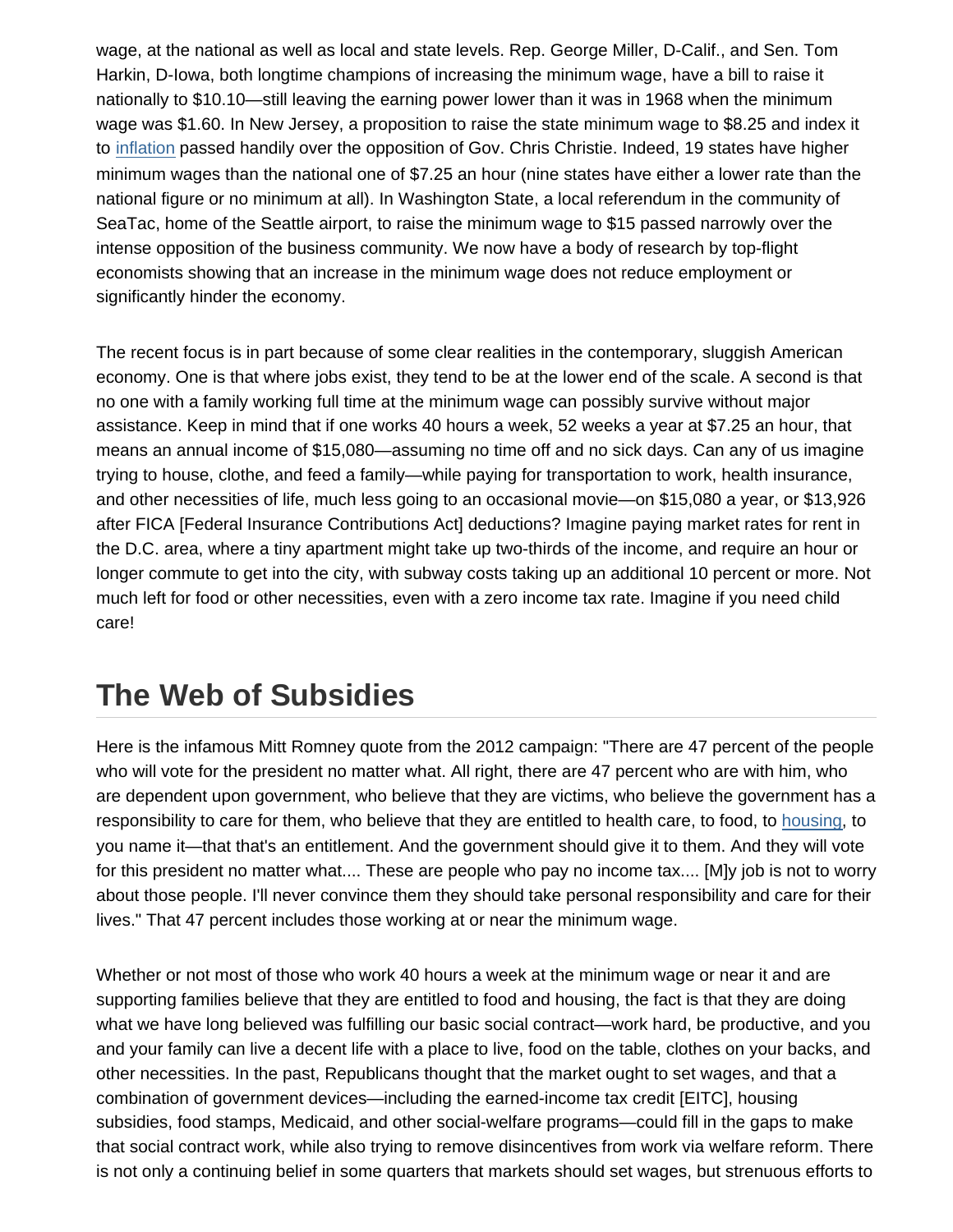make deep cuts to food-stamp funding and slash other programs that help low-income workers—condemned as "takers."

It is a fact that our economic system continues to have big gaps. The web of subsidies can create real disincentives for those at the bottom of the scale who want to work but would actually lose more benefits than their minimum-wage income would bring in. The effective marginal tax rate for a couple both making low wages if the second person works can be more than 100 percent because of benefit formulas. A couple of weeks ago, when I wrote about the war on food stamps, I mentioned a D.C. woman who is struggling to feed herself and her daughter, but calculated that she would need a job paying \$15 an hour to do better. That is an artifact of poorly constructed, patchwork policies. Liberal cant notwithstanding, there is a culture of dependency that can discourage work among many. But the fact is most people out of work want to work—it defines their self-worth.

How about a new approach? Let's try to alter the incentive structure to make work pay, while maintaining devices like EITC, rent subsidies, and the health insurance subsidies under the [Patient Protection and] Affordable Care Act so that those who are working can support their families and live decent lives. As Jared Bernstein has written, let's provide a tax credit when two people in a family want to work so that their work pays. Let's do more robust job training instead of cutting funding, and experiment with innovations like the German apprenticeship program and their work-sharing policy. And let's raise the minimum wage to make it easier to reform the process and ultimately reduce the subsidies for those who do as we ask and fulfill their part of the social contract.

# **Further Readings**

### **Books**

- Malin Åkerström Suspicious Gifts: Bribery, Morality, and Professional Ethics. New Brunswick, NJ: Transaction Publishers, 2014.
- David E. Boeyink and Sandra L. Borden Making Hard Choices in Journalism Ethics: Cases and Practice. New York: Routledge, 2010.
- Arthur C. Brooks The Road to Freedom: How to Win the Fight for Free Enterprise. New York: Basic Books, 2012.
- Fred Brown Journalism Ethics: A Casebook of Professional Conduct for News Media. Portland. OR: Marion Street Press, 2011.
- Stephen Darwall Morality, Authority, & Law: Essays in Second-Personal Ethics I. New York: Oxford University Press, 2013.
- Ben Dupré 50 Ethics Ideas You Really Need to Know. London: Quercus, 2013.
- Mark Johnson Morality for Humans: Ethical Understanding from the Perspective of Cognitive Science. Chicago, IL: University of Chicago Press, 2014.
- Christopher Kaczor The Ethics of Abortion: Women's Rights, Human Life, and the Question of Justice. New York: Routledge, 2011.
- Anja J. Karnein A Theory of Unborn Life: From Abortion to Genetic Manipulation. New York: Oxford University Press, 2012.
- Samuel J. Kerstein How to Treat Persons. New York: Oxford University Press, 2013.
- Richard Kyte An Ethical Life: A Practical Guide to Ethical Reasoning. Winona, MN: Anselm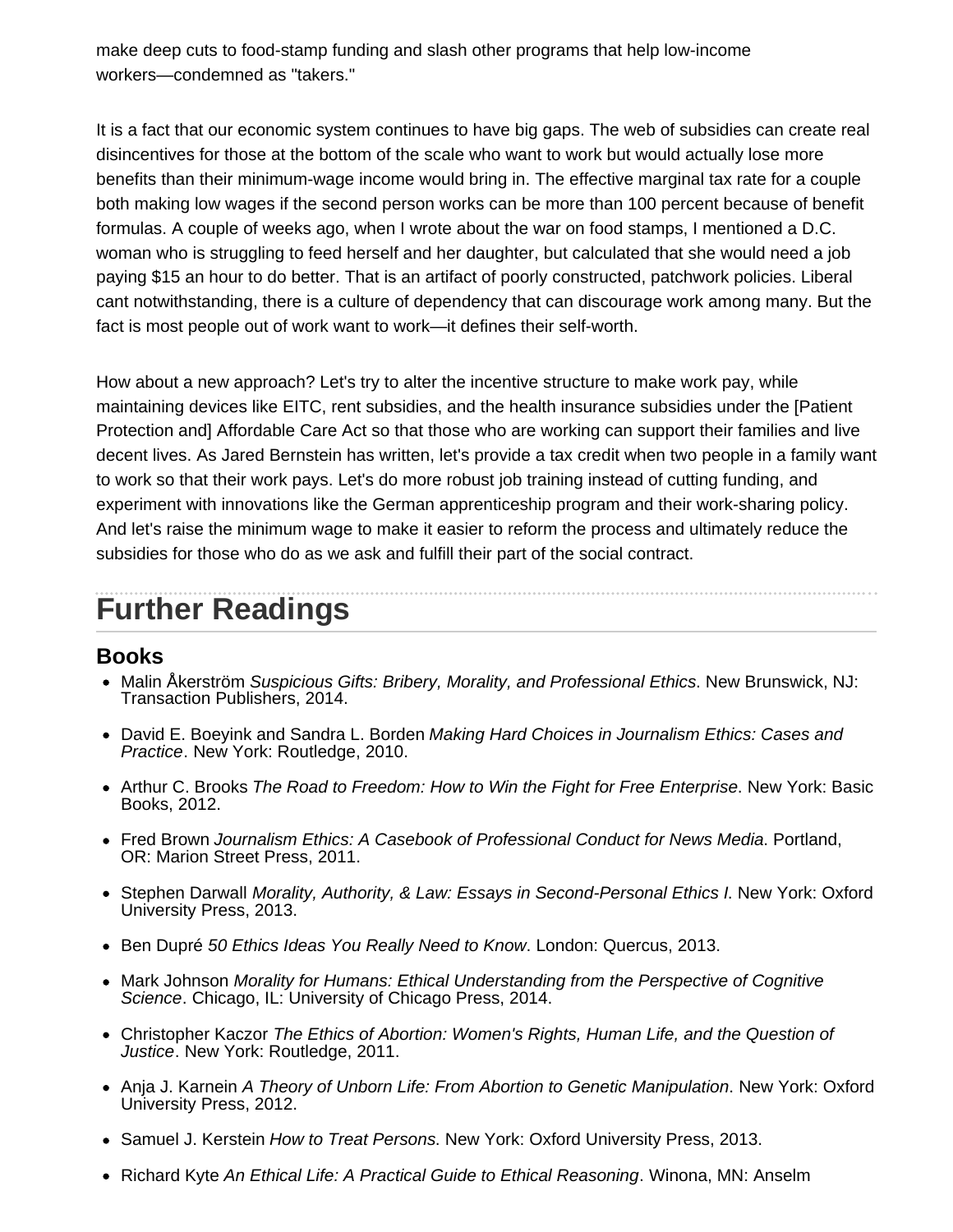Academic, 2012.

- Patrick Lee Abortion & Unborn Human Life. Washington, DC: Catholic University of America Press, 2010.
- Barbara MacKinnon *Ethics: Theory and Contemporary Issues*. Belmont, CA: Wadsworth/Cengage Learning, 2012.
- Joel Marks Ethics Without Morals: In Defense of Amorality. New York: Routledge, 2012.
- Christopher Meyers Journalism Ethics: A Philosophical Approach. New York: Oxford University Press, 2010.
- Paul O. Myhre, ed. Religious and Ethical Perspectives for the Twenty-First Century. Winona, MN: Anselm Academic, 2013.
- Thomas Nagel Mortal Questions. New York: Cambridge University Press, 2012.
- Michael J. Perry Constitutional Rights, Moral Controversy, and the Supreme Court. New York: Cambridge University Press, 2009.
- Carol Rovane The Metaphysics and Ethics of Relativism. Cambridge, MA: Harvard University Press, 2013.
- Steven Scalet Markets, Ethics, and Business Ethics. Boston, MA: Pearson, 2013.
- Jason M. Shepard Privileging the Press: Confidential Sources, Journalism Ethics and the First Amendment. El Paso, TX: LFB Scholarly Publishing, 2011.
- James D. Slack Abortion, Execution, and the Consequences of Taking Life. New Brunswick, NJ: Transaction Publishers, 2011.
- Anthony J. Steinbock Moral Emotions: Reclaiming the Evidence of the Heart. Evanston, IL: Northwestern University Press, 2014.
- Bonnie Steinbock Life Before Birth: The Moral and Legal Status of Embryos and Fetuses. New York: Oxford University Press, 2011.
- Lewis Vaughn Doing Ethics: Moral Reasoning and Contemporary Issues. New York: W.W. Norton & Co., 2013.
- Stephen J.A. Ward Ethics and the Media: An Introduction. New York: Cambridge University Press, 2011.
- Cynthia Willett *Interspecies Ethics*. New York: Columbia University Press, 2014.

### **Periodicals**

- Doug Bandow "Immoral and Inefficient: The Minimum Wage and Government Sin," American Spectator, January 13, 2014.
- William Bole "Minimum Wage: Rare Case of Moral Consensus," Tikkun Daily, January 17, 2014.
- Patrick Brennan "The Inequality Fetish," National Review Online, June 22, 2012.
- James Dorn "The Minimum Wage Is Cruelest to Those Who Can't Find a Job," Forbes, July 22, 2013.
- Yasmine Hafiz "Religious Leaders Call on Congress to Raise Minimum Wage," *Huffington Post*, April 30, 2014.
- Robert Kuttner "Austerity Never Works: Deficit Hawks Are Amoral—and Wrong," Salon, May 5, 2013.